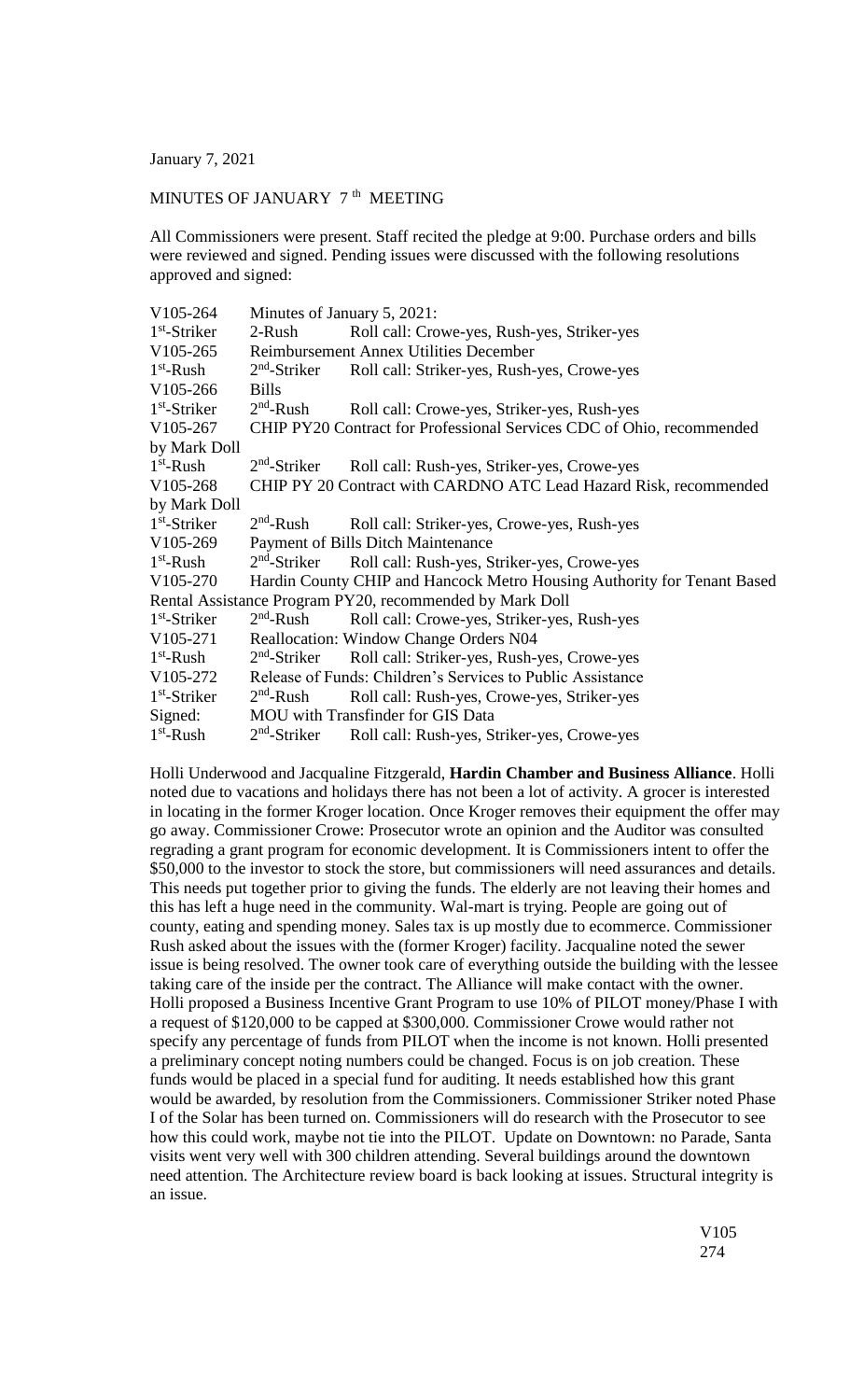The Final Hearing for the Mast Ditch #1129 was held in Veteran's Hall. Commissioner Crowe introduced all officials participating. Trent Bass, Assistant Engineer, gave an overview of the Petition to this point. Ditch has 742 acres/62 parcels in the watershed including the extension surface drainage. ODOT has agreed to replace the existing 2'x3' culvert with a 12'/15'x4' or up through SR 31 if this project moves forward. Project is to locate, repair, and maintain a 12/15" tile and relocate a section under Osborn's fence. Surface is 40' wide and 1.8' deep grass waterway with a new 6" sub main tile. The main tile is to be replaced. The extension will be 40' wide with 2' deep grass waterway and a 6" sub main tile. They are replacing the existing tile. Estimate of work is \$107,045.50 with other cost a total of \$128,618.53. Value of the ditch after work is \$149,180 with 5% maintenance assessment the first year. Hardin County uses a target method of assessment. Assessments are calculated off the bid. Greg Osborn asked if the project would interfere with his building. Trent Bass-no, an easement thru the petition to access. Tile being routed around. Greg Osborn-noted there is no benefit as water currently gets off in a couple of days. The state water lays weeks. Why a concern with a small spot? Luke Underwood-comments will be taken shortly. We are here to act on improvement with ODOT paying to replace the culvert. Hamilton Robinson Jr.-this is an economic decision. The profit you are taking is one year of income from me to install. It doesn't help me. I have 88 acres at \$82 acre assessment. Testimony was then taken: Luke Underwood reminded the group the Engineers nor the Commissioners filed the petition. They are acting on the petition. No costs were known before today. Commissioners will decide today following procedures. They will act on the mainline and the extension separately. Peter Hogshead-this will be a long-term impact on my pond verses my property values and taxes. No don't do. Greg Osborn-does anyone else want but Alvin? The economy is bad. Steve Hackthorn/Barb Miller-how much water is coming from the coon chase? Luke Underwood-17 acres goes that way and they are paying. Steve Hackthorn/Barb Miller-the last one inch of rain we could see coming from there. It kills the grass. Peter Hogshead-is the known cost of increased property tax and assessment? Luke Underwood-no effect on your property tax, if Commissioners deny today the landowners will pay for work up to this point. The Auditor borrows money for the project, that is determined now how long you have to pay. The petitioners bond pays for up to the first hearing. The fence by B. Miller is planned to be removed and cost is included. Hamilton Robinson-I vote no, hear the people. Jon Stevens asked what work is being done on his property? Trent Bass-none, no work thru you or on you, not going thru your driveway. Mr. Stevens discussed previous projects he did for Mr. Mast. Mr. Stevens stated he was against the project. He feels a criminal act to push water off on someone else. He was aware of the water when he bought his land and wants to enjoy the wildlife. Luke explained if the projected is denied ODOT will not replace the culvert which they were replacing at no cost to the project. Hamilton Robinson-Inconvenient to taxpayers, again please vote no. The tile put in to Wingfiled's was put in the 1900's when maintenance was not included. It is flooding the area and probably plugged. Peter Hogshead-I oppose with no benefit to me and out of pocket expense for my 3 acres. Greg Osborn-I oppose as a hardship to please one person. This water issue has gone on for several years, 15 yrs plus. The state needs to enlarge their culvert. Luke Underwood noted it is now a 6 sq ft and with this project it will increase to 48'. Jon Stevens noted in 1986 he bought his property and in 1994 Wingfield's had some minor tiling done. Mr. Mast bought in 2009 and wanted tile 3' down at 15" wide 150' out in his field and increase the culvert. This would increase the flow to someone else's property. In 2011 Billenstine's tiled his field. Which greatly increased water. He was draining the water table. You are messing with nature. Luke Underwood noted the range of assessments is up to \$300 acre and could be considered high compared to other projects. It is also considered the landowner is in favor if not present. Alvin Mast-I have 20 acres going in old tile, in 1976 I tiled to Wolf Creek. There is too much water. Mr. Bontrager-I tiled everything to Wolf Creek. His assessment is \$290 for benefited acres. Luke Underwood-Mark McCullough has the greatest expense with the most acres and highest rate. He filed the extension. Commissioner Crowe- drainage is the controversy. You are asking others to pay for the project. We have rejected before. There is a lot of cost here to the landowners and I agree with Mr. Robinson. Is that why Mr. McCullough filed the extension. The same amount of water only faster. It is a benefit and will improve but I am concerned V105

<sup>274</sup>